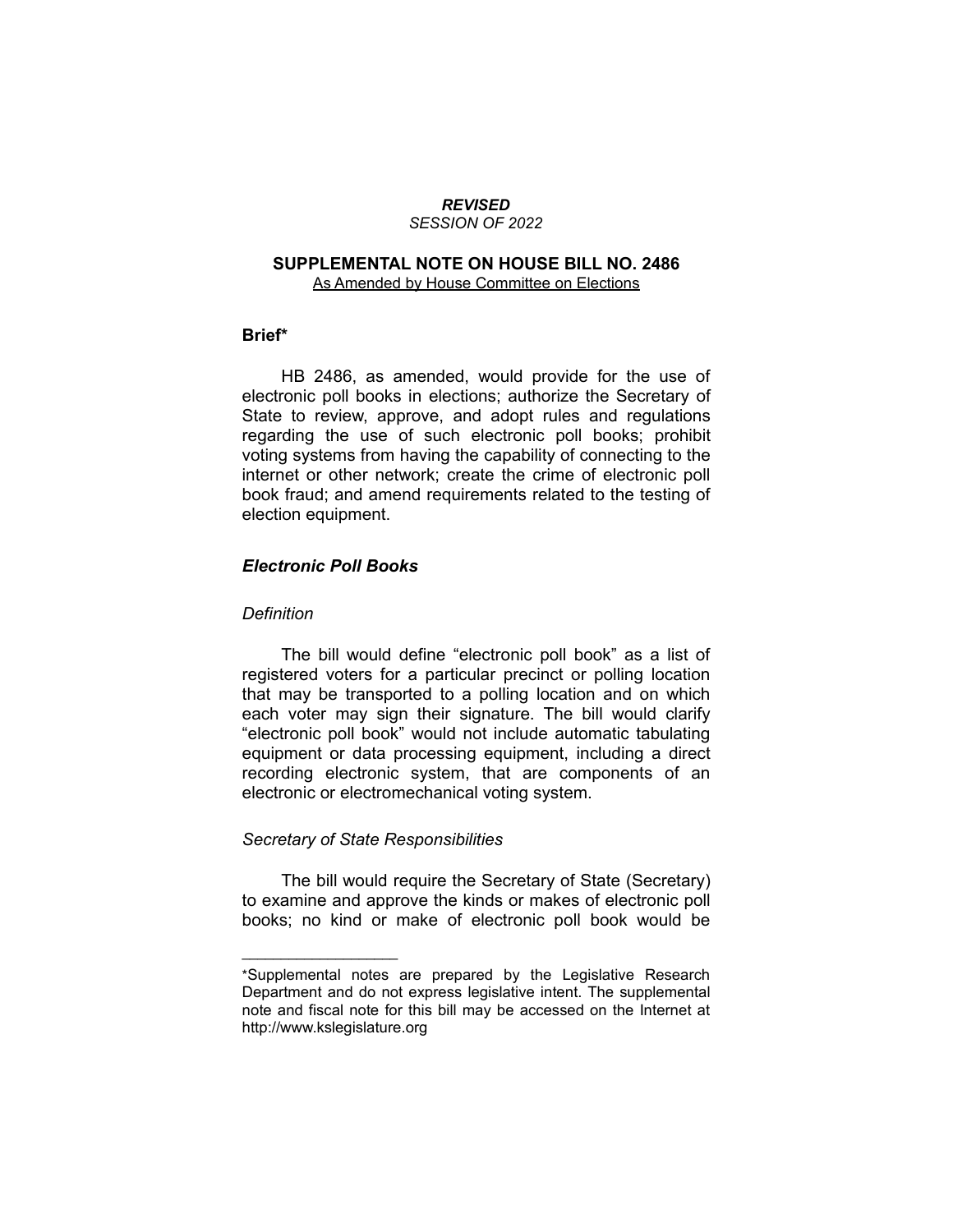permitted to be used at any election until it receives certification by the Secretary.

The bill would authorize the Secretary to adopt rules and regulations for the use of electronic poll books to process voters at polling places.

### *Board of County Commissioners and County Election Officer Provisions*

The bill would permit a board of county commissioners (board) and county election officer (officer) to provide electronic poll books to be used at voting places, or for advance voting, at national, state, county, township, city, and school primary and general elections and in question submitted elections. Such board and officer would be permitted to issue bonds to finance and pay for the purchase, lease, or rental of such electronic poll books. Such board and officer would be permitted to adopt, experiment, or abandon any electronic poll book authorized for use in the state. If the Secretary rescinds approval of any electronic poll book, the board and officer would be required to abandon such electronic poll book until changes required by the Secretary are made; if such changes cannot be made, the abandonment would be permanent.

#### *Prohibitions*

The bill would prohibit, beginning July 1, 2022, the board and officer from purchasing, leasing, or renting any electronic poll book, unless such poll book has been certified by the Secretary. The bill would also prohibit the operation of any electronic poll book with network connectivity that does not meet security standards established by the Secretary.

#### *Sale of Electronic Poll Books*

The bill would permit any person, firm, or corporation that desires to sell electronic poll books to political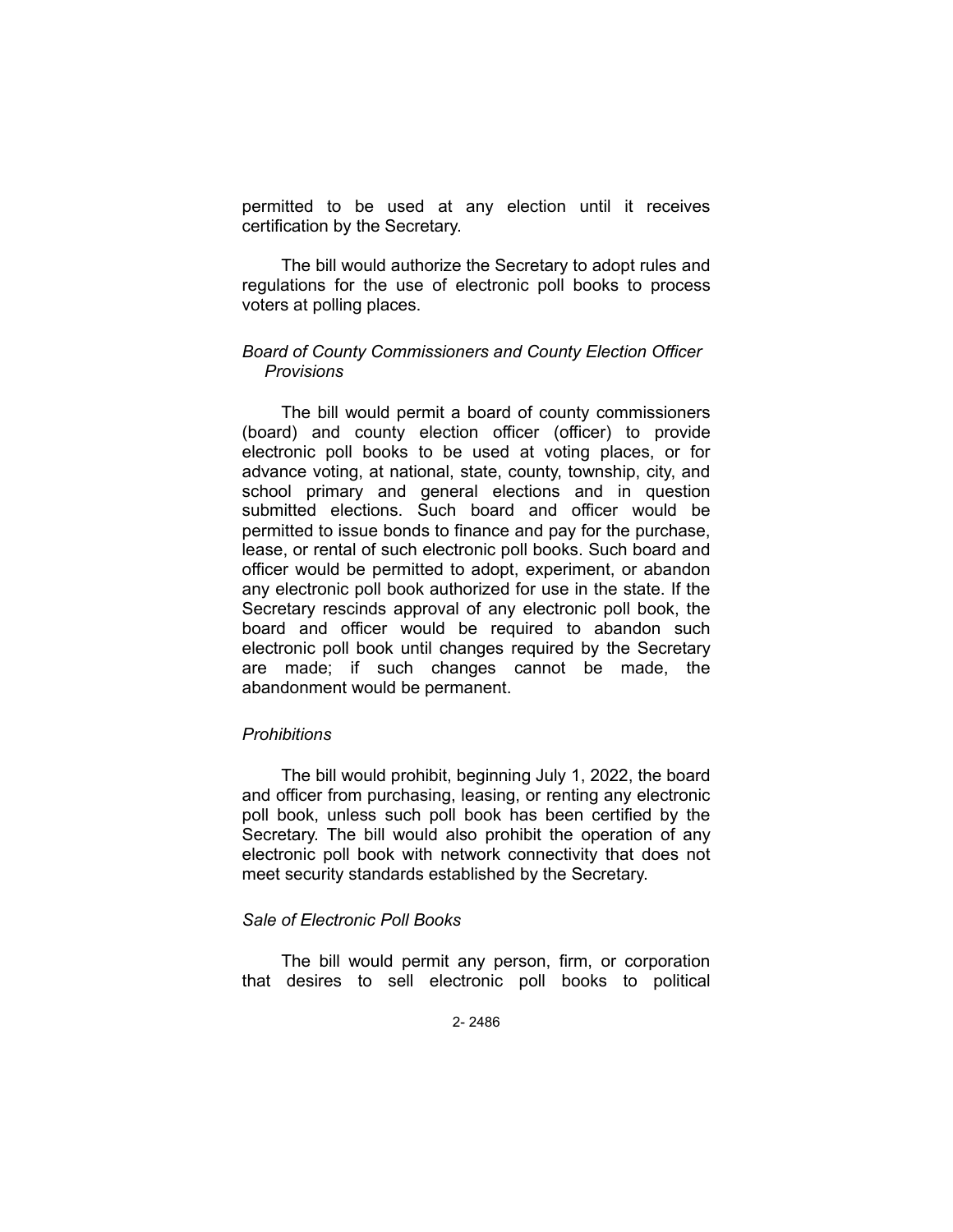subdivisions in the state to request in writing for the Secretary to examine such poll books. The bill would require any such written request to include a certified check for \$250 to defray costs for the Secretary to provide the examination. [*Note:* Such examination would follow the guidelines for examination of electronic or electromechanical voting systems currently in KSA 25-4405.]

#### *Electronic or Electromechanical Voting Systems*

The bill would require that any electronic or electromagnetic voting system approved by the Secretary shall not have the capability, or any component thereof shall not have the capability of, connecting to the internet or any other communications or computer network. The bill would specify such networks include, but are not limited to, a local area network, wireless network, cellular network or satellite network, or the use of bluetooth or any other wireless communications technology.

### *Use of Electronic Poll Books and Electronic or Electromechanical Voting Systems*

The bill would require the board and officer to provide the number of units of electronic or electromechanical voting systems or electronic poll books as necessary to equip voting places, if such board and officer have determined a kind or make of such voting systems or poll books shall be used in the county.

If the Secretary has rescinded the approval of any electronic poll book, the bill would prohibit any tax from being levied, or any moneys being paid from any fund, for the purchase, lease, or rent or such poll book. [*Note:* This prohibition exists in KSA 25-4407 for electronic or electromechanical voting systems.]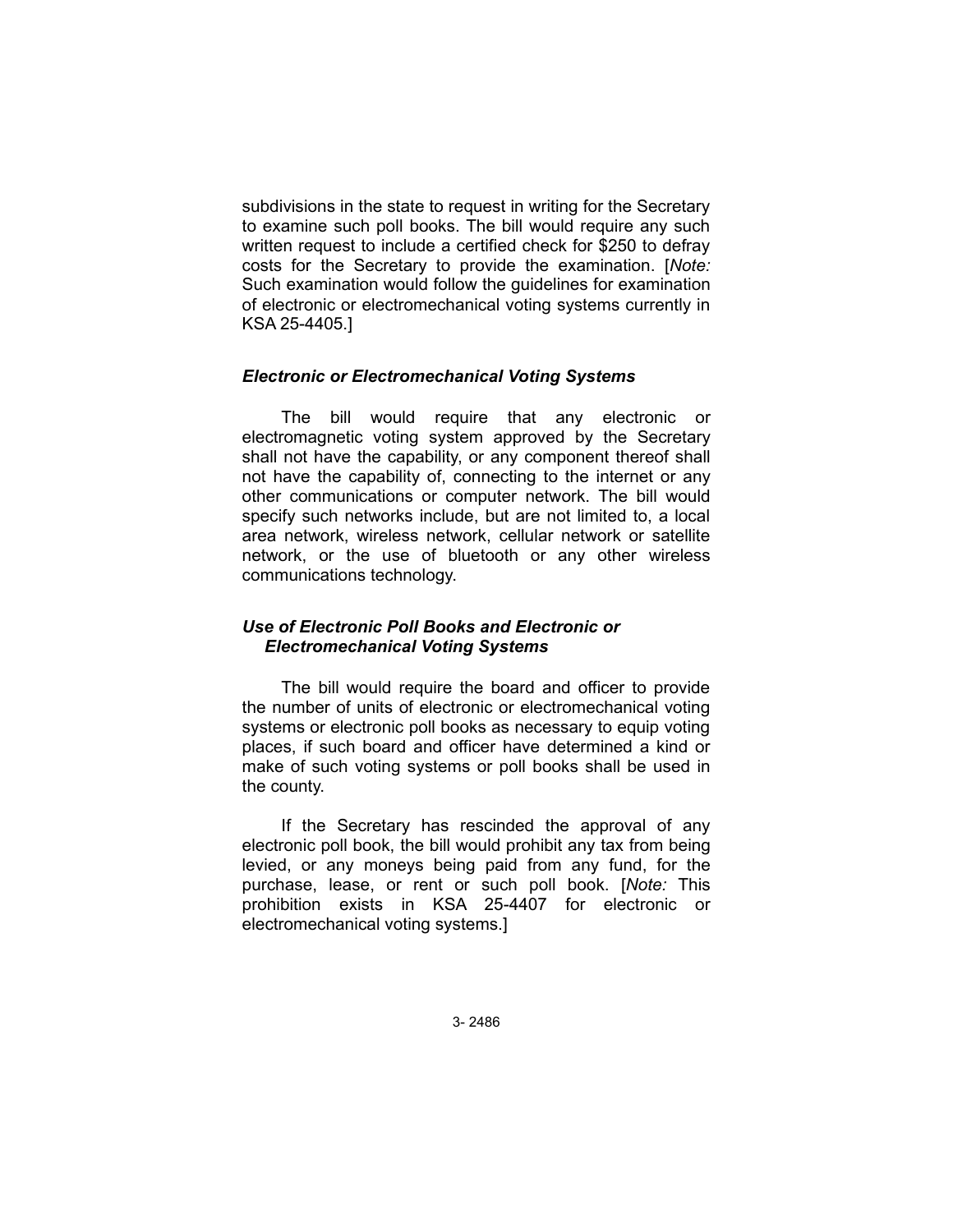The bill would require the board to provide for the storage of such electronic poll books, and would require the officer to be in complete charge of the safekeeping, repair, and delivery of such poll books. The bill would require the officer to see that such poll books are returned to their storage after any election. [*Note:* These requirements currently exist in KSA 25-4408 for electronic or electromechanical voting systems.]

## *Electronic Poll Book Fraud*

The bill would expand the current crime of electronic or electromechanical voting system fraud to include electronic poll book fraud, which would constitute:

- Being in unlawful or unauthorized possession of electronic poll books; or
- Intentionally tampering with, altering, disarranging, defacing, impairing, or destroying any electronic poll book, or component thereof.

Electronic poll book fraud would be a severity level 9, nonperson felony.

# *Testing of Election Equipment*

Current law requires officers to have testing conducted of automatic tabulating equipment and optical scanning equipment within five days prior to the date of an election. The bill would require public notice of such test to be publish on the county website, if the county has a website.

The bill would amend current law requiring such testing to be repeated after the completion of the canvass to require such repeat testing to be conducted within five business days after the completion of the canvass.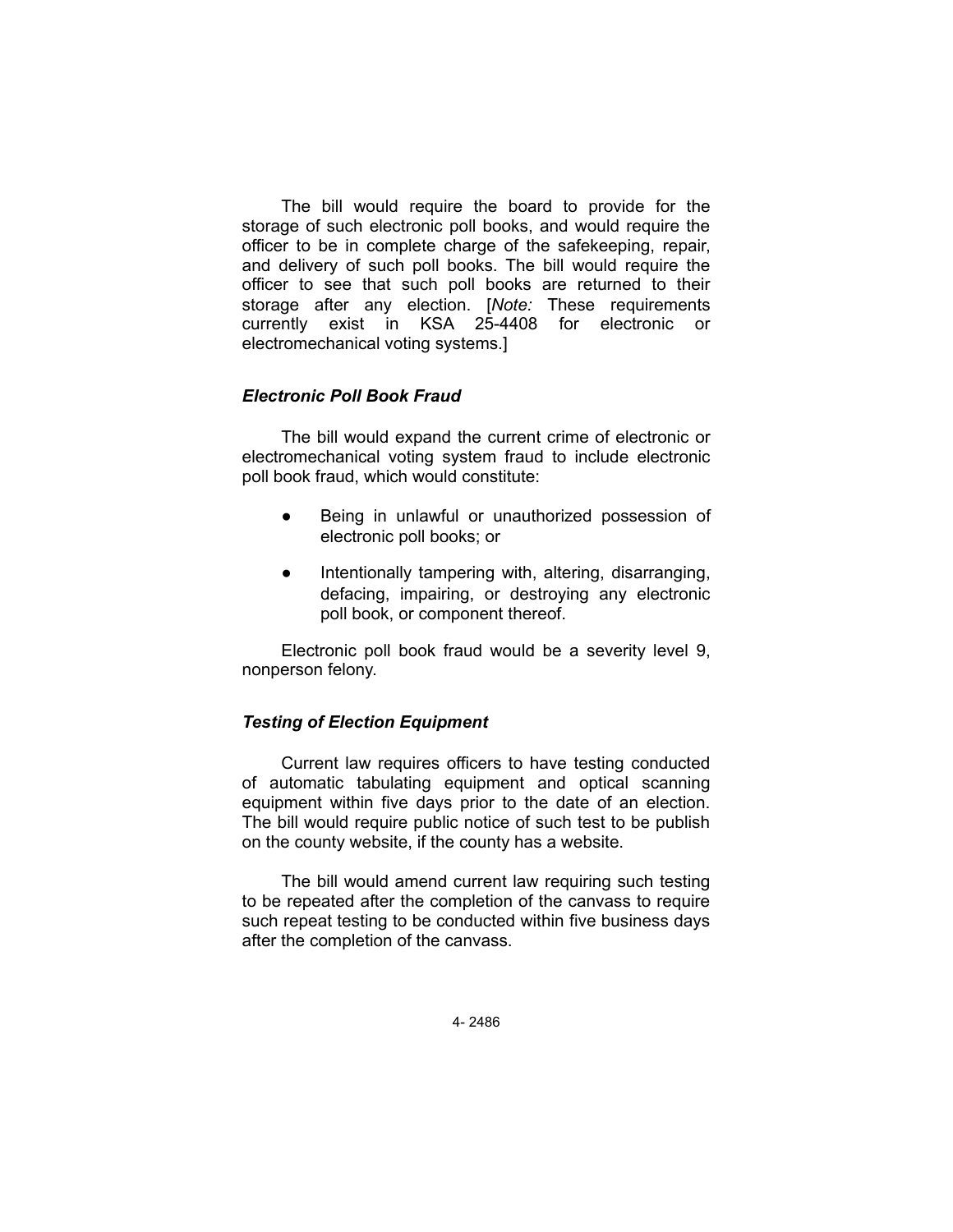## *Optical Scanning Equipment*

The bill would prohibit any optical scanning equipment and systems using optical scanning equipment approved by the Secretary from having the capability of, or any component having the capability of, being connected to the internet or any ofter communications or computer network, including a local area network, wireless network, cellular network, satellite network, or use bluetooth or any other wireless communications technology.

## **Background**

The bill was introduced by the House Committee on Elections at the request of Representatives Ellis and Proctor.

## *House Committee on Elections*

In the House Committee hearing, Representative Proctor and representatives of Loud Light Civic Action and the Office of the Secretary of State provided **proponent** testimony, generally stating the need for the Secretary to regulate and certify electronic poll books.

A representative of the Kansas County Clerks and Election Officials Association who is also the Harvey County Clerk provided neutral testimony.

Written-only opponent testimony was provided by a representative of Health Forward Foundation

The House Committee amended the bill to remove provisions requiring election judges to ensure electronic or electronic mechanical voting systems are not connected to the internet or any other communications network.